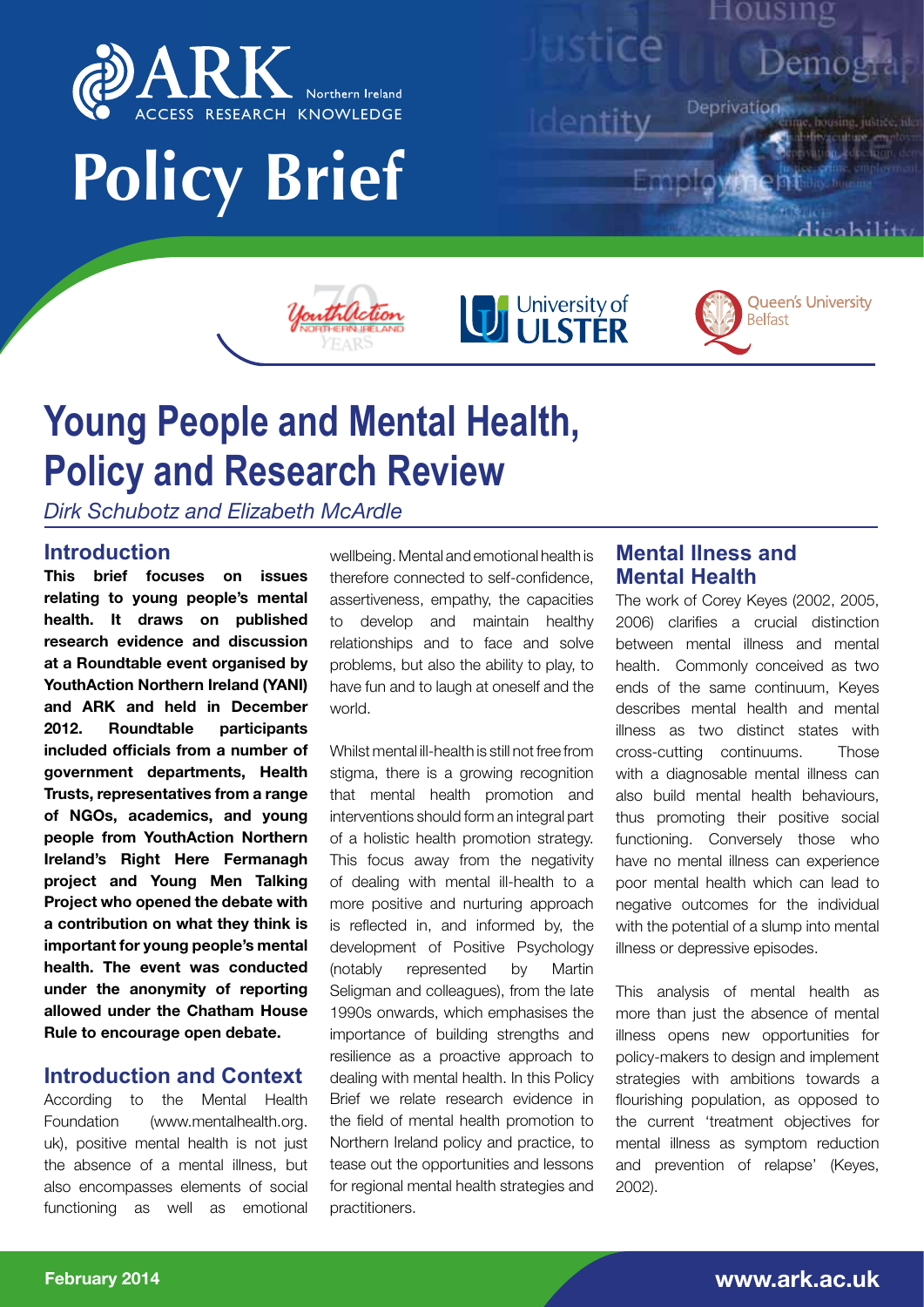

# **Mental health indicators in Northern Ireland**

Recent empirical data from Northern Ireland's newly established Health Survey (DHSSPS 2012a) suggests that almost one in five adults (19%) show signs of a possible mental health problem. This is based on a high score in the reliable and robust General Health Questionnaire (GHQ12). The GHQ is used to detect the potential of psychiatric disorders in the general population or in particular patient groups. Females are generally more likely to show signs of a possible mental health problem (www.mentalhealth. org.uk), which was also the case in the Health Survey where 20% of females compared to 17% of males score highly. In the youngest age group (16-24 years) 18% of respondents scored highly, 14% of males compared with 20% of females. This figure was the same in the Health Survey's predecessor, the Northern Ireland Health and Social Wellbeing survey (NISRA, 2002). Murphy and Lloyd (2007) analysed UK-wide data from the Household Panel survey and found that 20% of young people from Northern Ireland had a score of 4 or more on the GHQ12, which is regarded as the cut-off point for potential mental health problems.

The GHQ12 has also been used regularly by ARK's annual YLT survey of 16-year olds. Figure 1 shows the proportion of 16-year olds from 2004-08 who can be regarded as having potentially mental health problems (Figure taken from Schubotz (2010)). In the most recent YLT survey in 2011, GHQ caseness was 36% for females and 19% for males.

Apart from gender and family financial background, GHQ caseness is also related to experiences of school bullying, to same-sex attraction, to self-harm and suicidal ideation as well as poor levels of participation and achievement in school (Schubotz 2010).

In their report on the mental health of vulnerable young people for NICCY, Devaney et al. (2012) propose that more creative, more responsive, individually tailored services that extend into adulthood need to be developed. The authors conclude that staff in mental health services need to have a skill set which involves the ability to engage with young people who do not necessarily want to engage, and to be able to motivate the young person to make positive choices in their life. Devaney et al. recommend that services should be sustained and planned on a long term basis so that they can address root causes and not just respond (or fail to respond) to young people's current

preoccupation was reflected in policy which has largely centred on mental health services and provision for those experiencing or at risk of developing mental health problems. Internationally there has been a growing focus on positive mental health aligned to a health promotion perspective and the development of a wellbeing agenda. This can be seen in the policies of the World Health Organisation and the European Union with positive mental health recognised internationally as a key resource for population and societal wellbeing. There is still a lack of research in terms of epidemiological studies analysing the determinants of health in whole populations but the evidence does suggest the importance of structural issues – for example that having a higher income, a higher level of

Deprivation

**Figure 1: GHQ12 caseness by survey year and respondents' gender and family financial background (%)**



**Source:** 2004-2008 YLT surveys

distress or challenging behaviours. This also begs the question of how we define mental health services and whether traditional understandings could be expanded to meet developing contemporary mental health needs.

## **Policy responses and opportunities**

The focus of mental health research and literature has traditionally been on the study of mental illness and mental disorder rather than wellbeing. That

education and being in paid employment are strong predictors of better mental health, as are lower levels of loneliness and social support. The link between income inequality in societies and higher prevalence of mental illness has also been forcefully argued by a number of commentators (Wilkinson and Pickett, 2010; Friedli, 2009) who claim that inequality is corrosive of good relations and has a negative impact on social and emotional wellbeing.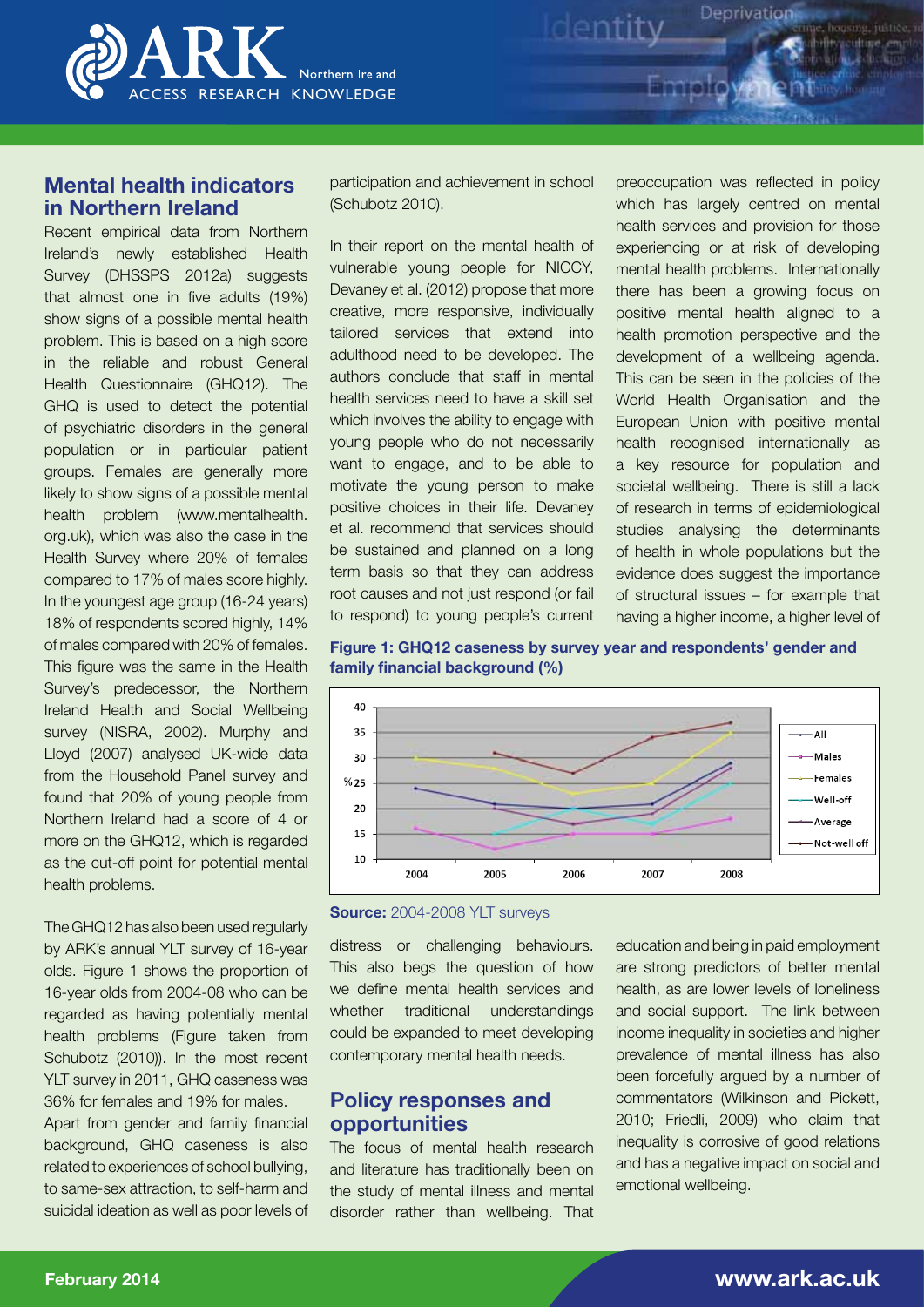

A number of high level inter-departmental strategies in Northern Ireland address issues fundamental to promoting young people's mental health and particularly with regard to poverty. These align to the commitments of the current Programme for Government 2011-2015 which promises to act 'to improve the mental health and wellbeing of our people' under Priority 1. (OFMDFM, 2010). The Child Poverty Strategy (OFMDFM, 2011) 'Improving Children's Life Chances' and the 'Lifetime Opportunities' (anti-poverty and social inclusion) strategy (OFMDFM, 2008) identify priority action areas to tackle disadvantage. The Children and Young Person's strategy (OFMDFM, 2006) includes an outcomes framework for improving the lives of children and young people over a ten year period, based on work across a number of departments. It identifies some of the factor's contributing to poor mental health, including trauma linked to conflict although commitments to improving mental health focus on prevention and services. More recently the Department for Employment and Learning has taken a lead in the development of a strategy for young people who are not in employment, education or training; so-called 'NEET' (DEL, 2012) and recognises the link (two way) between being 'NEET' and poorer mental health. Most discussions about mental health and wellbeing perceive a key role for education, not just in addressing academic under-achievement but also in non academic activities. The emotional health and wellbeing of pupils in NI (PEHAW) has been identified as a priority for action at Ministerial level since 2008/09. The intention was that the programme would provide a focus for the integration of a number of individual policies and activities including pastoral care systems, suicide prevention, anti-bullying and

the healthy schools initiative. An evaluation of this programme in 2011 (Connolly et al., 2011) reported that while the international evidence on the positive outcomes associated with such interventions was encouraging a number of key themes need to be put in place including resourcing and training and the need for a whole school approach and a whole person approach.

For some time public health policy in Northern Ireland has recognised the need to move away from a purely curative/treatment approach and place greater emphasis on building skills in, and positive attitudes to, mental health and wellbeing. This has been reflected in successive public health policies and strategies and is a strong theme of the new draft public health strategy 'Fit and Well' (DHSSPS, 2012b). It proposes a new ten year public health framework prioritising the collaborative work required across government departments and agencies. It contains a number of broad aims (Outcome 3) relating to improving the mental wellbeing of young people, including improvement in access to services and service provision. The document is explicit about the range of government policies relevant to promoting health citing the anti poverty and child poverty strategies, the 'NEET' strategy and education policies aimed at addressing under-achievement. The draft strategy stresses the need for a life course approach and puts forward key outcomes for each life stage. With regard to 'early adulthood', defined as 17-24, the policy aim is to 'enable young adults to grow, manage changes, and maximise their potential' (7.21-7.29). While some reference is made to the role of youth work in early adulthood and how the new Priorities for Youth (DE, 2012) will contribute to the vision of every child fulfilling his/her potential, the potential of youth work more generally is not elaborated.

Deprivation

Identity

Two strategies have dominated the landscape of mental health in Northern Ireland for more than a decade. These are Promoting Mental Health Strategy and Action Plan (2003-2008) and Protect Life: The Northern Ireland Suicide Prevention Strategy and Action Plan (2006-2011). The aim of the Promoting Mental Health Strategy is the development of emotional and spiritual resilience which will enable us to enjoy life and to survive pain, disappointment and sadness. Its focus is on building full-population resilience and targeting efforts towards specific 'raised risk' groups. The Protect Life strategy (and the new 'Refresh' 2012-14 strategy) is a targeted intervention towards reducing the persistently high suicide rate in Northern Ireland.

The most recent strategy 'Refresh' Protect Life – A Shared Vision (DHSSPS, 2012c) acknowledges the limited progress in reducing suicide and self harm. Within this strategy there is a stronger focus on early intervention and the broader policy developments which have the potential to impact on suicide and self-harm. These include the draft sexual orientation strategy (see Gray Horgan and Leighton (2013) for further discussion) and strategies cited above. The view that all departments should play a role in suicide prevention is illustrated by the expanded Ministerial Co-ordination Group on Suicide Prevention which, in addition to the Health Minister, the Education Minister and the junior OFMDFM Ministers now includes the Ministers for Justice, Culture, Arts and Leisure, Social Development and Employment and Learning.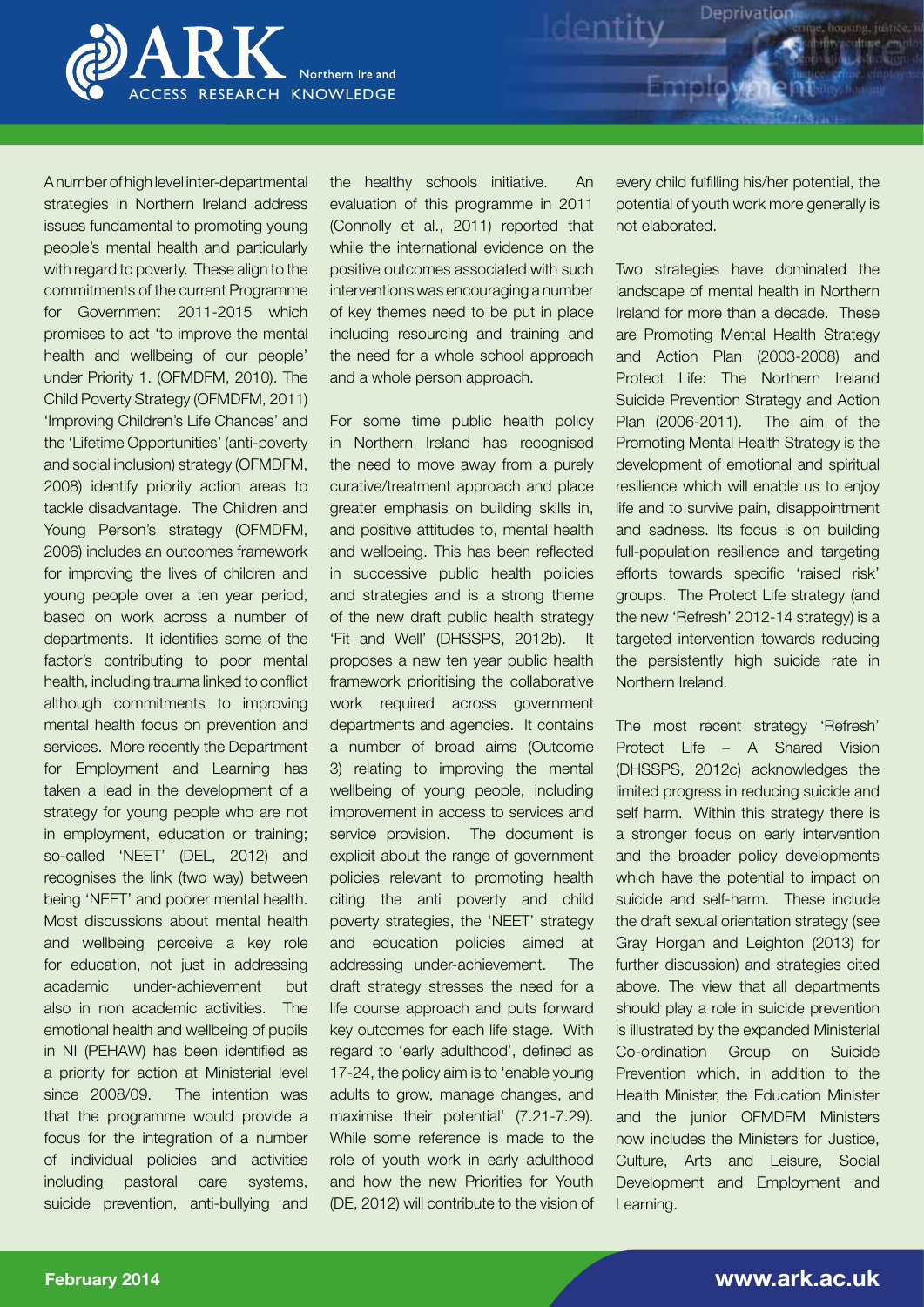

The development of two separate strategies by DHSSPS for Promoting Mental Health and Suicide Prevention has been incongruent with current political rhetoric on holistic strategies and joined-up interventions. This strategic separation has led to separate implementation groups and separate action plans and a lack of cohesion and integration between service providers. The Promoting Mental Health Strategy was due for revision in 2012, however the DHSSPS have reported on its 'intention to now link the development of the new mental health and wellbeing strategy with the new suicide prevention strategy – with the aim of publishing a single strategy in 2014.' (RaISE - Tithe an Oireachtais, 2013). This integrated policy will bring a welcome opportunity for co-ordinated implementation actions to build the mental health within a full-population and for those groups and individuals with more acute needs.

## **Youth work policy**

The new Priorities for Youth policy for Northern Ireland sets out the structures and priority areas for youth services delivery (DE, October 2013). (At the time of the ARK Roundtable discussion, this policy was in consultation, but not yet approved by the Minister for Education). Whilst the key aims in the Priorities for Youth Strategy refer to the needs to improve participation, to develop young people's confidence, self-esteem and their aspirations, and to help every young person achieve their potential, there is no direct discussion of, or detail on, what role youth work could and should play in Northern Ireland in promoting positive mental health. The links that exist between flourishing mental health and the learning achievements of young people are not highlighted by the Policy. Yet, poor mental health

may present a vital clue to academic under-achievement, whilst building mental health is a tangible outcome which non-formal youth interventions can achieve, and which can then contribute to 'closing the performance gap' and 'increasing access and standards of education for all' - (two of DE's educational priorities). The principles underpinning the profession of youth work emphasise links between youth work, community development and social justice (complimentary to mental health approaches). Priorities for Youth has a restricted focus on the individual educational achievements, thereby limiting the Strategy's reach on this narrow view of youth work.

A NHS Health Scotland paper on effective interventions in mental health published in 2011 refers to youth work having 'a unique place in the promotion of mental health and wellbeing' through developing opportunities for young people to explore emotional and mental health issues and creating the opportunity for them to increase their skills, confidence and networks. Research evidence suggests that the current economic situation will result in more young people being vulnerable to mental health problems. The impact of the welfare reform policies, and in particular the impact of housing benefit changes, will reduce the financial and social security of some young people. While the need to improve young people's mental health has been recognised in a range of policy documents and strategies in Northern Ireland, the weight of policy is still very much on improving care and services for those experiencing mental health problems and on the prevention of mental ill health. There is much less policy emphasis or resources on the promotion of emotional and mental

health or tackling the root causes of mental health problems.

Deprivation

## **Assessment of policy and research**

Identity<sup>De</sup>

## *International evidence: systematic reviews of research and practice*

There can be no doubt that effective services for those young people suffering from mental ill-health should be in place, however research evidence suggests that in the long run, this neither promises to be the best strategy for the improvement of young people's mental health, nor is this an economic use of resources. Two important systematic reviews of research literature substantiate this. Such systematic reviews of literature are regarded as best practice in academic research as they follow strict inclusion and exclusion strategies for reviewed studies and take a systematic rather than opportunistic or selective approach.

#### *The educational argument*

The first aforementioned systematic review focused on universal school-based interventions on mental health and was undertaken by Wells, Barlow and Stewart-Brown in 2003. The authors identified 8,000 studies on mental health interventions, 425 of which were of an academically sound enough quality to be considered further. Seventeen investigative interventions which were controlled trials were finally analysed. The evidence from this systematic review showed that positive effects of mental health interventions were achieved when a whole-school approach was adopted, when an intervention was implemented for at least one year and when the aim of the intervention was to promote good mental health rather than to prevent mental ill-health.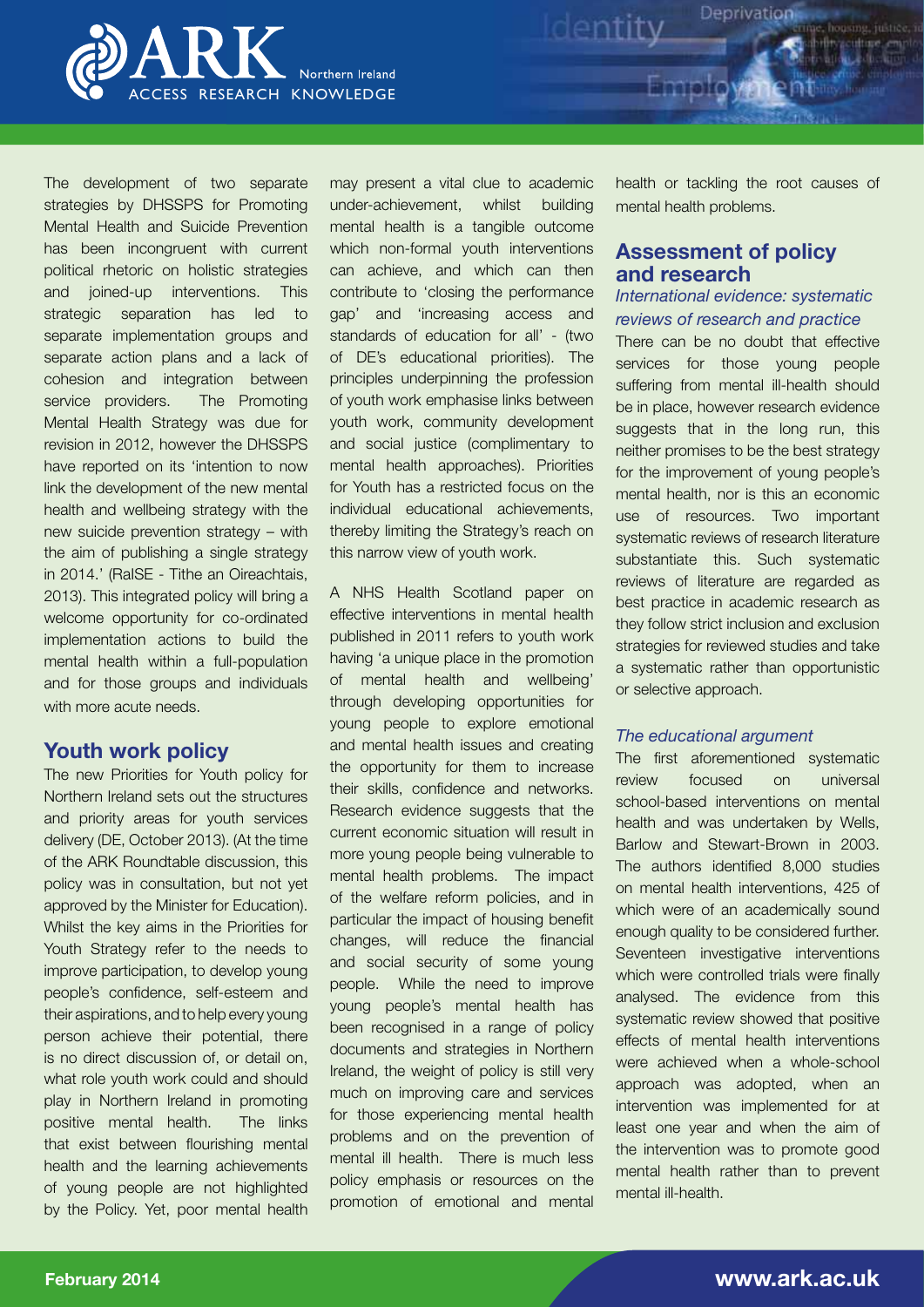

#### *The economic argument*

The second piece of evidence is Zechmeister et al.'s (2008) recent systematic review of literature which aimed to identify whether mental health promotion (MHP) or mental disorder prevention (MDP) is the most economically efficient strategy. Unlike the previous review by Wells et al., Zechmeister and colleagues also included studies which were not published in English. Their starting point for the systematic review was the understanding that one in four individuals living in developed countries experience mental health problems during their lifetimes and that the treatment costs of poor mental health account for between 3% and 4% of GDP in these countries (for example, 41.8 billion in England, with a total economic cost of 77 billion pounds annually in England alone, NMHDU, n.d.), But is this money well spent?

Zechmeister et al. identified 398 studies that sought to assess the economic value of MHP or MDP interventions. Fourteen of these studies met all inclusion criteria in terms of their academic rigour. The authors came to the conclusion that current available evidence suggests that early intervention programmes for children and adolescents showed the most favourable results and are worth financing.

Other studies investigated the cost-effectiveness of interventions. Beecham et al. (2010) assessed the impact and cost of mental health improvement programmes in four areas in the UK and found little evidence of demonstrable improvements in service quality, however, some changes in attitudes. In a paper for the Department of Health, Knapp, McDaid and Parsonage (2011) concluded that early interventions present outstandingly good value for money. In a study undertaken on behalf of the Department of Health they showed that for each £1 invested in early social and emotional learning programmes, the return would be £83.73. This compares for example with a return of £43.99 for suicide training programmes for GPs or a £5.03 return for early diagnosis and treatment of depression at work (ibid, p.39).

#### *The early intervention argument*

Thus, together, these systematic reviews of literature alongside other studies undertaken clearly indicate that early and long-term MHP programmes for children and young people are not only most likely to yield the best outcomes, but are also most cost-effective. These programmes are most likely to be provided in both schools and the youth work sector. A population-based, youth focused model, explicitly integrating mental health with other youth health and welfare expertise is also proposed by Patel and colleagues (2003) who address mental health as a global challenge in one of the most often quoted articles on this issue. The authors argue that there is a strong case for mental health promotion services within youth-friendly settings where mainstream youth-oriented activities occur, such as sports and leisure pursuits. They go on to say that:

*'The key to promoting youth mental health is through strengthening of the fundamental nurturing qualities of the family system and community networks while explicitly acknowledging the rights of young people.' (p.1310)*

*They conclude that the 'single most important recommendation [...] is the need to integrate youth mental-health interventions with all existing youth* 

*programmes, including those in the health sector (such as reproductive and sexual health) and outside this sector (such as education).' (ibid)*

Deprivation

Identity

Newman's What Works in Building Resilience? report produced for Barnardo's (2004) promotes a tiered approach to promoting resilience in children and young people. Whilst Newman is concerned with the prevention of children's exposure to risk (tier 1) and the interrupting of a negative chain reaction of negative events (tier 2), he is also promoting the enhancement of children's and young people's potential strength of protective factors, which focus on the provision of positive experiences, to enhance self-esteem and to develop positive relationships. According to Newman, peer mentoring, opportunities to engage in youth work activities and involvement of wider family members are measures that can help achieve this.

# **Issues discussed at the Roundtable**

## *Perspectives by young men and young women*

The Roundtable discussion opened with a presentation by young men and women from the Right Here Fermanagh and Young Men Talking projects. They presented a youth perspective based on information collated at an event attended by over 50 young people from Fermanagh, Tyrone and Armagh. Issues affecting the mental health of young men and young women were raised. For example, peer pressure is a significant influence factor for young people's behaviour and lifestyle, for example the pressure to drink alcohol, to smoke, to have a girl- or boyfriend, to have sex, to do well at school, to have a plan for the future etc. The pressure to be popular in class, which can be related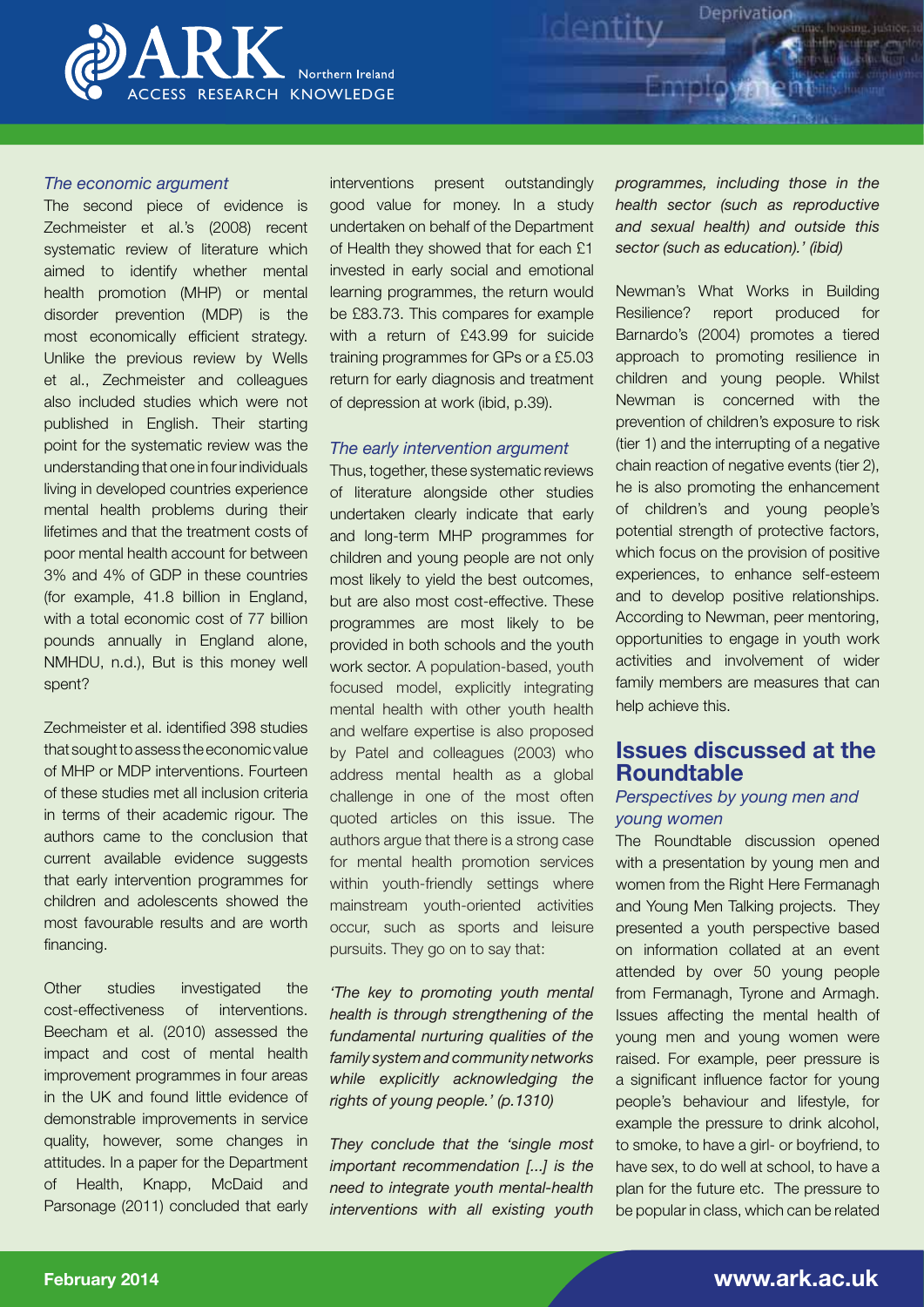

to the need to give in to peer pressures, affects mental health adversely, with outsiders and 'in-crowd' adding daily anxiety for many young people. One young man stated that 'young people get scared as they get picked on'. For urban young people, conflict and riots can add stress, while in rural areas isolation can negatively affect mental health. Family issues and the hiding of these issues causes persistent anxiety. Many young people identified suicide as a concern in their area.

Social media featured prominently, with many young people suggesting that social networking could offer support on issues affecting their mental health. This included ideas such as on-line support chat rooms, where young people can talk privately to a health professional and the suggestion that success stories of people who have accessed help before should promoted more prominently. Concern was raised about the negative impact of intensive gaming on mental health and the limited extent to which young people who were victims of cyber-bullying accessed support mechanisms. The young people also emphasised the need to promote mental health positively through the media.

The young presenters highlighted initiatives which they believed addressed their needs. Among these were:

- Youth-led approaches, where young people design the approaches to best suit them.
- More youth groups providing spaces to talk and activities to improve well-being.
- Research where it is needed.
- Specialists in school to deal with mental health.
- Raise awareness of mental health

through PR campaigns targeting young people.

Youth representatives to inform government on mental health issues and responses for young people.

## *Developing mental health skills and attitudes through youth work*

Much of the Roundtable discussion focused on the potential for a youth work methodology to build the mental health of young people in ways that might compliment health professionals. Roundtable participants felt that these discussions are often polarising, with the value of youth workers pitted against that of teachers, counsellors or health professionals. However the discussion illustrated how the approaches of youth workers can work well for young people. Elements of significance include the adaptability of the worker, genuine warmth and care for young people, and the provision of space for young people to 'be' and to be heard. Youth work's assets-based approach, with strengths-building rather than viewing individuals as deficient, aligns well to mental health work which focuses on outcomes towards flourishing young people. The hope that 'Priorities for Youth' would include this educative and health promotion approach were also discussed. There was a concern among Roundtable participants that it would be a missed opportunity for the mental health of young people if this was not the case.

## *Multi-agency partnerships towards mental health of young people*

Northern Ireland is a small region, with a large number of strategy documents and policies. There was a general feeling at the Roundtable that greater clarity and co-ordination was needed not only in policy terms, but subsequently in their implementation, and that this can only be managed through a concerted effort to join up the work on these strategies. A shift in mental health services from crisis and risk management to the protection and promotion of mental health and wellbeing was encouraged by participants.

Deprivation

Identity

There was a consensus that multi-agency partnerships were required to improve the mental health of young people, however, it was felt that youth work was underrepresented in these partnerships - perhaps because the role of youth work in the promotion of positive mental health was often under-valued. In the subsequent discussion on these partnerships, youth services were seen as contributing to this situation due to shortcomings in articulating their work and outcomes clearly. Further comments suggested that youth workers have a poor record of attending meetings where strategic decisions are being made. On the other hand the partnership work which the Public Health Agency has pursued with the community and youth sectors was praised as a good example for the establishment of a long-term relationship and a deepening understanding of how different sectors can contribute in their own style.

# **Building flourishing young people across the region: Issues for policy makers and practitioners**

1. The proposal by the DHSSPS to 'now link the development of the new mental health and wellbeing strategy with the new suicide prevention strategy – with the aim of publishing a single strategy in 2014' (RaISE – Tithe an Oireachtais, 2013) is welcomed and to be applauded in bringing coherence to mental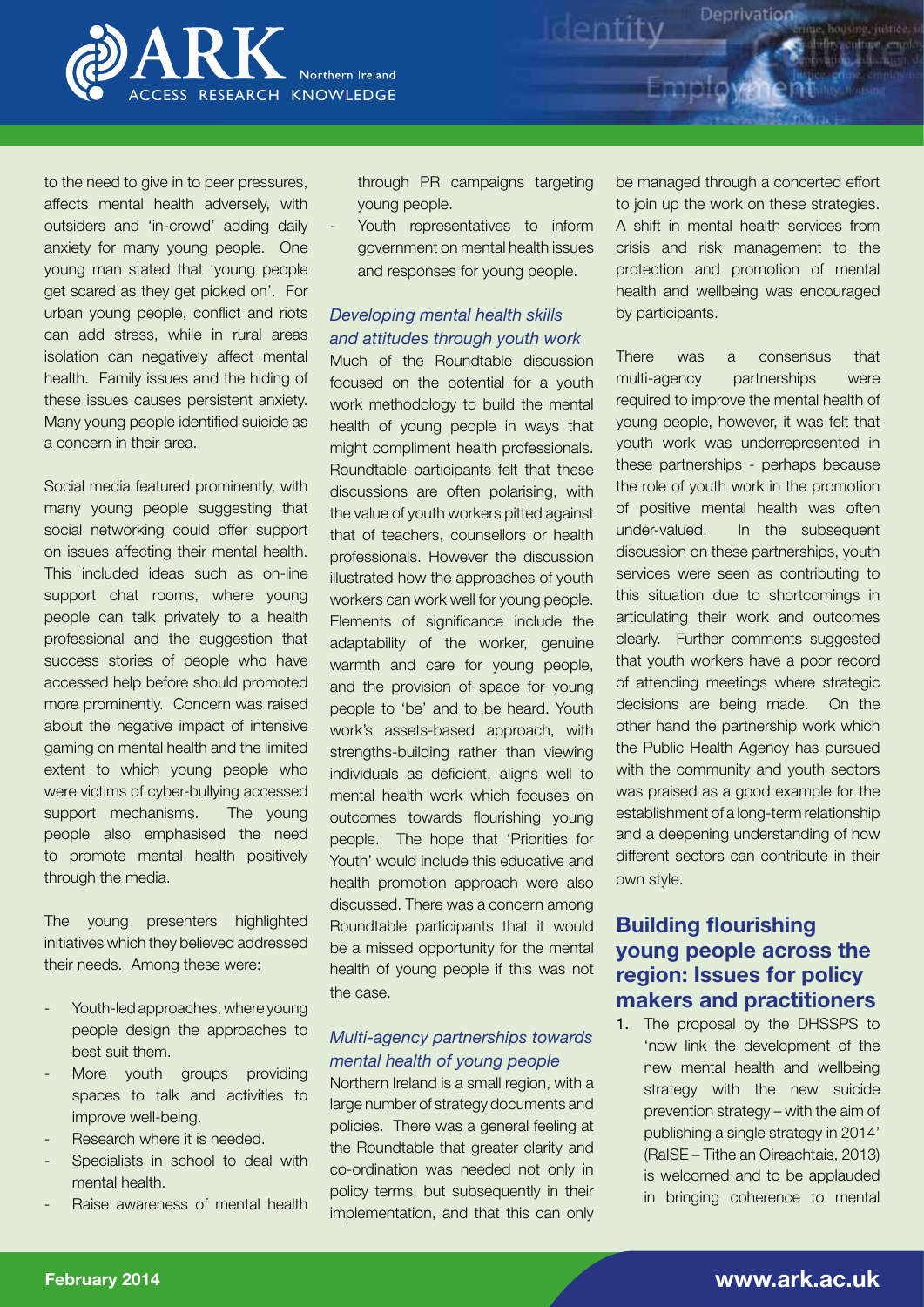

health policy and implementation across the region.

- 2. There is no doubt that effective services are necessary for young people suffering from mental illness, however, research evidence suggests that this alone neither promises to be the best strategy for the improvement of young people's mental health, nor is this an economic use of resources.
- 3. Mental health and well-being for young people requires a universal approach that shifts from reducing crisis and risk to positive interventions toward mental health. This requires a shift from emphasising suicide prevention strategies for young people towards strategies for developing flourishing young people.
- 4. Additional mental health risk-factors exist for young women who have family caring responsibilities, who are unemployed, living in poverty and/or living in abusive situations. The need for joined-up services and information in these circumstances becomes even more acute. Mental health services and policies need to pay specific attention to 16-25 year olds with these additional risk factors.
- 5. The urgency of a Sexual Orientation Strategy for Northern Ireland is palpable. Young people who identify as other than heterosexual face persistent mental health risk-factors, which require strategic support across the region.
- 6. Mental well-being support in informal settings are accessible to and being currently used by young people. Policy and strategies should recognise that there is a role for mental health and well-being support to be given by those whom young people have build

relationships and high levels of trust.

- 7. A multi-agency approach and partnership is needed and this should include statutory and voluntary youth work agencies. These structures are necessarily long-term and have greater efficacy if they are enshrined in policy or legislation.
- 8. The role of youth work needs to be clearly articulated, in relation to community development, social justice and as a tool towards a growing flourishing youth population.

## **References**

Beecham, J. et al. (2010) Cost and impact of a quality improvement programme in mental health services, Journal of *Health Services Research & Policy* 15 (2), 69–75.

Connolly,P Sibbett,C Hanratty,J Kerr,K O'Hare,L and Winter,K (2011) *Pupils' Emotional Health and Wellbeing: A Review of Audit Tools and a Survey of Practice in Northern Ireland* Post-Primary Schools. Belfast: QUB Devaney, J. et al. (2012) *Still Vulnerable:* 

*The Impact of Early Childhood Experiences on Adolescent Suicide and Accidental Death.* Belfast: NICCY. Department of Education (2012) *Priorities for Youth: improving young people's lives through youth work*, Bangor: DE.

Department of Education (2012) *Pupil Emotional Health and Wellbeing programme*. Bangor: DE [-www.](http://www.deni.gov.uk/index/support-and-development-2/pupils-emotional-health-and-wellbeing.htm) [deni.gov.uk/index/support-and](http://www.deni.gov.uk/index/support-and-development-2/pupils-emotional-health-and-wellbeing.htm)[development-2/pupils-emotional](http://www.deni.gov.uk/index/support-and-development-2/pupils-emotional-health-and-wellbeing.htm)[health-and-wellbeing.htm](http://www.deni.gov.uk/index/support-and-development-2/pupils-emotional-health-and-wellbeing.htm) accessed on 24/01/2014.

Department for Employment and Learning (2012) Pathways to Success, Belfast: DEL<br>DHSSPS

(2012a) **Health Survey** *Northern Ireland: First Results from the 2011/12 survey.* Belfast: DHSSPS -Available from: [www.dhsspsni.gov.uk/](http://www.dhsspsni.gov.uk/health_survey_northern_ireland_-_first_results_from_the_2011-12_survey.pdf) [health\\_survey\\_northern\\_ireland\\_-\\_first\\_](http://www.dhsspsni.gov.uk/health_survey_northern_ireland_-_first_results_from_the_2011-12_survey.pdf) [results\\_from\\_the\\_2011-12\\_survey.pdf](http://www.dhsspsni.gov.uk/health_survey_northern_ireland_-_first_results_from_the_2011-12_survey.pdf)

DHSSPS (2012b) *Fit and Well: changing lives 2012-2022*. Belfast: DHSSPS

Deprivation

housing, justice

DHSSPS (2012c) *The Northern Ireland Suicide Prevention Strategy* (Refreshed) 2012-2014. Belfast: **DHSSPS** 

Friedli, L. (2009) *Mental health, resilience and inequalities.*  Kopenhagen: WHO. Available from: www.euro.who.int/\_\_data/assets/ pdf\_file/0012/100821/E92227.pdf

Gray, A. M., Horgan, G. and Leighton, A. (2013) *Moving towards a Sexual Orientation Strategy*. ARK Policy Brief. Belfast: ARK. Available from www.ark. ac.uk/pdfs/policybriefs/pbso.pdf

Keyes, C. (2002) The Mental Health Continuum: From Languishing to Flourishing in Life. *Journal of Health and Social Behavior*, Vol. 43, No. 2, pp. 207-222. American Sociological Association.

Keyes, C. (2005) Mental Illness and/or Mental Health? Investigating axioms of the complete state model of health. *Journal of Consulting & Clinical Psychology*, Vol. 73, No. 3, pp.539-554. American Psychology Association.

Keyes, C. (2006) Mental Health in adolescence: is America's youth flourishing? *American Journal of Orthopsychiatry,* Vol. 76, No. 3, pp.395-404. Blackwell Publishing Ltd. Knapp, McDaid and Parsonage (2011) *Mental Health Promotion and Mental Illness Prevention: the economic case*. Personal Social Services Research Unit, London School of Economics and Political Science. London: Department of Health

Murphy, H. and Lloyd, K. (2007) Civil conflict in Northern Ireland and the prevalence of psychiatric disturbance: a population study using the British household panel survey and the Northern Ireland household panel survey across the United Kingdom. *International Journal of Social Psychiatry*, 53: 5, 397 – 407.

Newman, T. (2004) *What Works in Building Resilience?* Essex: Barnardo's. NHS Health Scotland (2011) *Mentally Healthy Infants, Children and Young People: principles for effective interventions*, Edinburgh: NHS Health **Scotland**